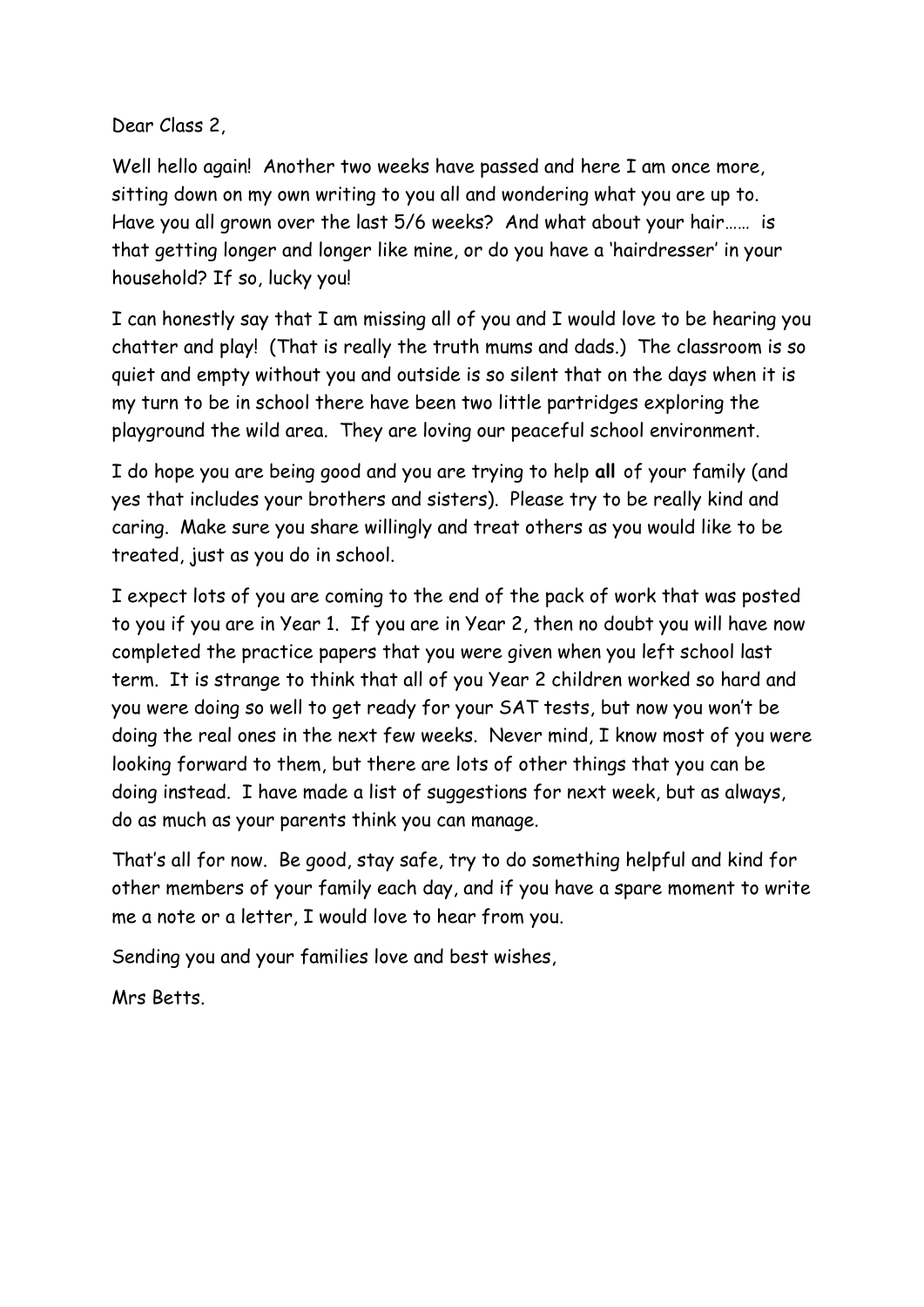## **Home Learning Class 2 – w/c 4th May 2020**

#### **Maths**

This week I would like you all to get measuring!

Do you have a bar of chocolate in your house? If you haven't got one, then perhaps you could use a packet of biscuits, but preferably a pack that has biscuits with square corners so that they don't roll all over the table!

What is the **length** of the bar of chocolate or biscuit pack?

How **wide** is it?

Can you find something in your cupboards that is longer and wider?

Find some items around the kitchen. (Ask permission first.)

Measure their length and width, then arrange them in order from the shortest to the longest.

Now arrange them from the narrowest to the widest. Does the order change?

Make a poster to show what you have discovered.

If you want to go further……………

What would the measurements be if there was only half a bar of chocolate? Could there be a different answer to this question depending on how you halve the bar of chocolate?

If you want to go further still …………..

What is the weight of each item? Put them in order from the lightest to the heaviest. What happens to your line-up this time?

### **Task 2**

Here is a problem that you may like to solve I decided to decorate some biscuits for a V.E. Day celebration.

I made a line of 20 biscuits.

I put blue icing on every second biscuit.

I put a red cherry on every third biscuit.

I put a **white chocolate button** on every fourth biscuit.

There was nothing on the first biscuit.

How many other biscuits had no decoration?

Did any biscuits get all three decorations?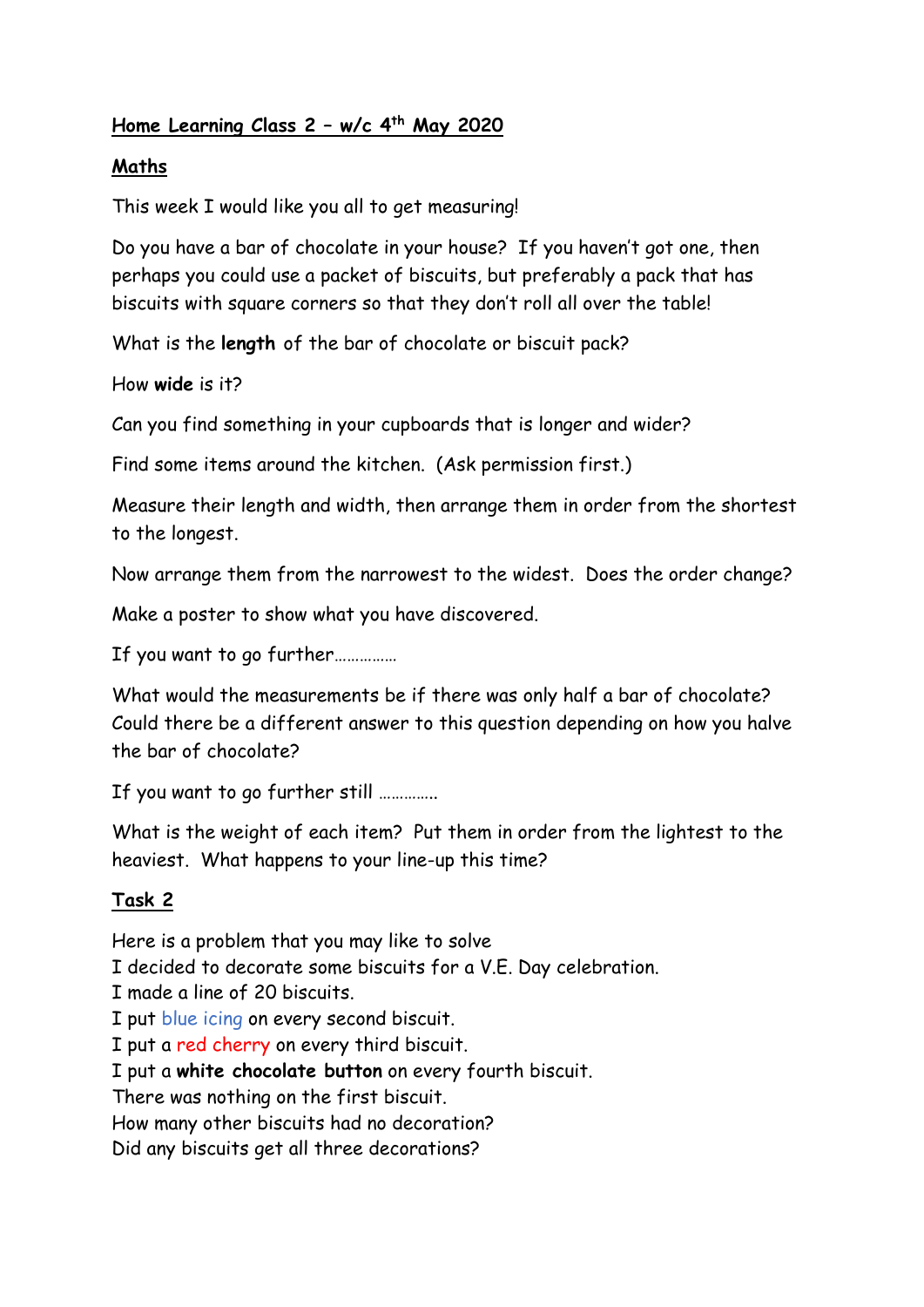### **Task 3**

#### **You will need two dice.**

If you haven't got any dice, you could make your own, but remember that the opposite sides always add up to 7.

Can you find ALL the numbers that can be made by adding the dots on two dice. Record your calculations.

What is the highest total you could make?

What is the lowest total?

# **How will you know that you have found all of the possible totals?**

If you want to go further……….. What if there were multiples of 10 on the faces of the dice? (10 instead of 1, 20 instead of 2 etc.) Can you predict what will happen? Have a go and find out if you were correct.

If you want to go further still ….. perhaps you could use 3 dice, or invent your own problem for someone to solve.

#### **Ongoing**

Don't stop learning your times tables and try to get quicker at being able to remember them.

Please continue to practise telling the time.

If you can, have a look at BBC bitesize Daily lessons for your year group.

Dear Parents and Carers,

Please do not worry if you do not complete all of the tasks above (or below). I am trying to cater for a range of ages and stages, so do what you comfortably can with your child so that you do not add additional stress to learning at home.

If you have not already done so and you are in a position to supervise your child on a tablet/laptop, you may like to sign them up for *The Math's Factor - Carol Vorderman's 30 day challenge*

<https://www.themathsfactor.com/the-30-day-challenge/>